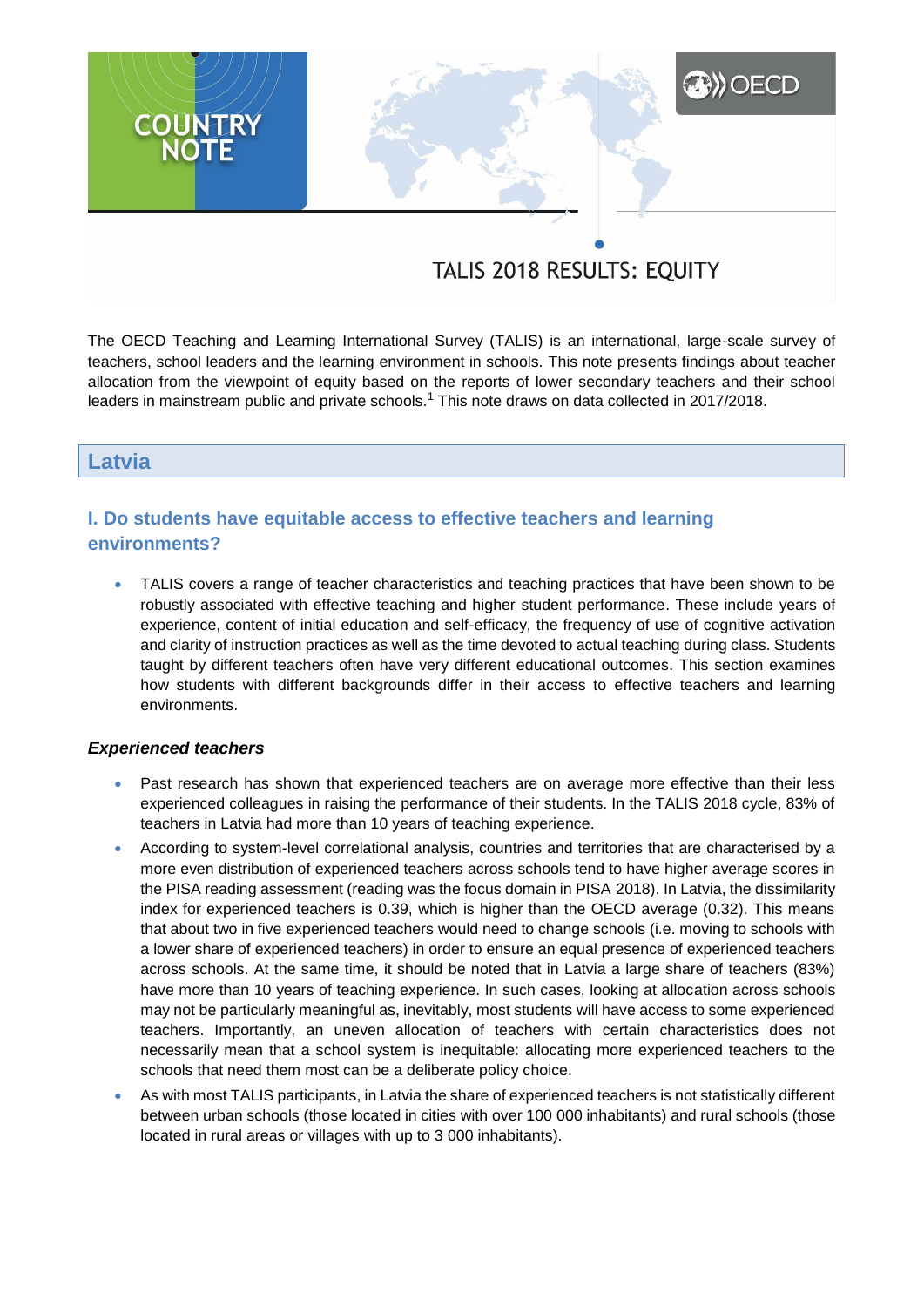# **Figure 1. Allocation of experienced teachers**



Results based on responses of lower secondary teachers and principals

Notes: Only countries and territories with available data are shown. The dissimilarity index measures if the allocation of teachers with a given characteristic in a country's schools resembles the overall teacher population of the country and it ranges from 0 (i.e. the allocation of teachers in schools resembles perfectly the teacher population of the country) to 1 (i.e. teachers with a certain characteristic are concentrated in a single school). Differences across school types that are not statistically significant are highlighted with lighter colours. Source: OECD, TALIS 2018 Database, Table 2.3.

# *Teachers with comprehensive formal education*

- TALIS asks teachers about the content of their initial education and training. In the TALIS 2018 cycle, 40% of teachers in Latvia reported to have received a comprehensive initial education, which includes subject content, pedagogy, classroom practices, cross-curricular skills, teaching in a mixed-ability setting and classroom management: this is not statistically different from the OECD average (39%). On average across OECD countries/territories, initial training in cross-curricular skills, teaching in a mixed-ability setting and classroom management tend to be less prevalent than the other types of training.
- As shown by system-level correlational analysis, across countries and territories, the more even the distribution of teachers with comprehensive initial training across schools, the higher students' mean reading score in PISA. In Latvia, the dissimilarity index for comprehensively trained teachers is 0.25, which is not statistically different from the OECD average (0.26).
- As with most TALIS participants, in Latvia there is no statistically significant difference in the share of teachers with comprehensive formal education between urban and rural schools.

# *Teachers with higher self-efficacy*

 Research highlights how self-efficacy is positively related to performance in a wide range of settings. Teachers and students are no exception. TALIS elicits teachers' self-efficacy beliefs by asking them to assess their ability to perform well in a range of tasks related to classroom management, instruction, and students' engagement. In Latvia, the dissimilarity index for teachers with higher self-efficacy (defined as those in the top quarter of the national distribution of the self-efficacy scale) is 0.3, which is not statistically different from the OECD average (0.29).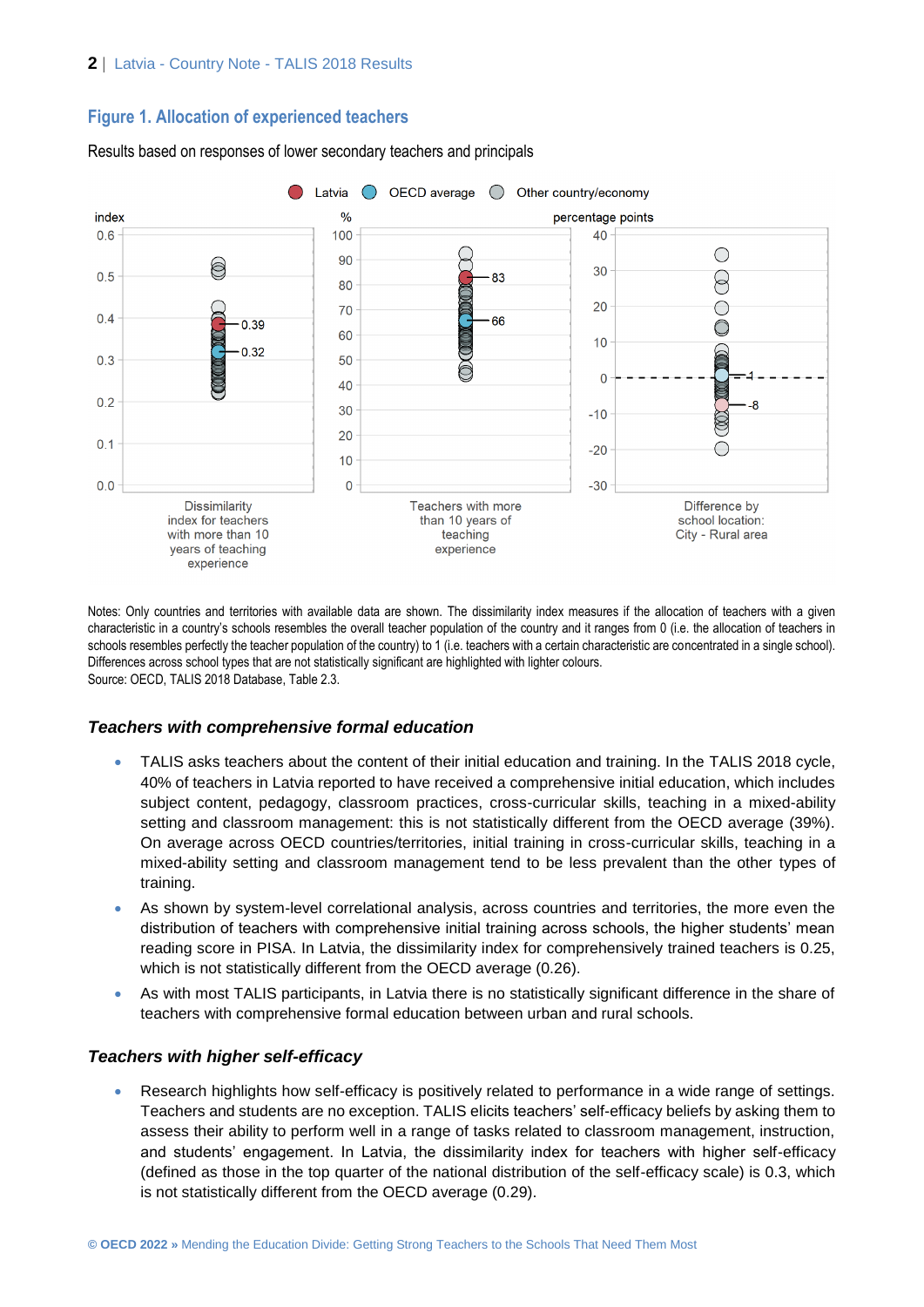In the majority of countries and territories participating in TALIS, the share of teachers at the top of the national distribution of the self-efficacy scale is not statistically different across urban and rural schools. This is also true in Latvia.

#### *Teachers who allocate a larger share of class time to actual teaching*

### **Figure 2. Allocation of teachers who spend a larger share of class time on actual teaching**



Results based on responses of lower secondary teachers and principals

Notes: Only countries and territories with available data are shown. The dissimilarity index measures if the allocation of teachers with a given characteristic in a country's schools resembles the overall teacher population of the country and it ranges from 0 (i.e. the allocation of teachers in schools resembles perfectly the teacher population of the country) to 1 (i.e. teachers with a certain characteristic are concentrated in a single school). Differences across school types that are not statistically significant are highlighted with lighter colours. Source: OECD, TALIS 2018 Database, Table 2.12.

- Past research has highlighted a positive association between the share of class time teachers devote to teaching and student achievement. The ability of teachers to maximise instruction time is closely related to their ability to maintain order in the classroom. But of course students' attitudes and behaviour also matter as a factor influencing the proportion of time spent on teaching and learning, and are partly outside of teachers' control. TALIS measures the instruction time to which students are exposed by asking teachers how their working time is allocated between different tasks such as administrative tasks, keeping order and actual teaching in a regular weekly class.
- According to system-level correlational analysis, students' average performance in reading is lower in education systems where teachers who spend a larger share of class time on actual teaching are unevenly distributed across schools. In Latvia, the dissimilarity index for teachers who spend a larger share of class time on actual teaching (defined as those in the top quarter of the national distribution of the share of class time allocated to actual teaching) is 0.31, which is not statistically different from the OECD average (0.33).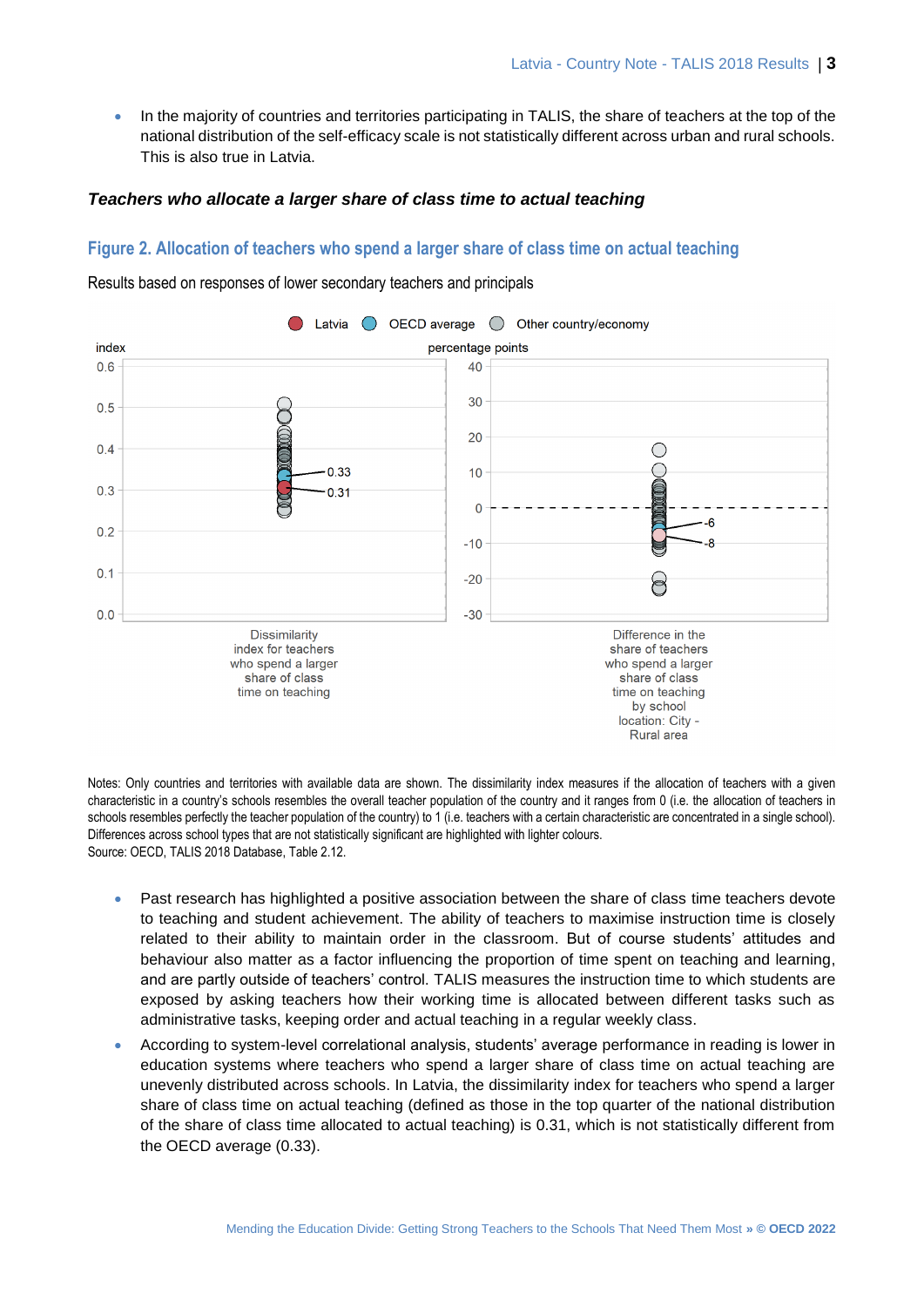#### **4** | Latvia - Country Note - TALIS 2018 Results

• Differences according to school location tend to be less common. In Latvia, there is no statistically significant difference in the share of teachers who spend a larger share of class time on actual teaching between urban and rural schools.

#### *Teachers who use cognitive activation practices on a more regular basis*

- Cognitive activation consists of instructional activities that require students to evaluate, integrate and apply knowledge within the context of problem solving (e.g. presenting tasks for which there is no obvious solution or which require students to think critically, and asking students to decide on their own procedures for solving complex tasks). Past research has shown that the use of cognitive activation is associated with higher student achievement. In Latvia, the dissimilarity index for teachers who rely on cognitive activation practices most often (defined as those who are in the top quarter of the national distribution in terms of the frequency of use of cognitive activation practices) is 0.31, which is not statistically different from the OECD average (0.3).
- As in most countries and territories participating in TALIS, in Latvia there is no statistically significant difference in the share of teachers who rely on cognitive activation practices on a more regular basis between urban and rural schools.

#### *Teachers who use clarity of instruction practices on a more regular basis*

- Clarity of instruction is conceptualised in TALIS as the ability to set clear and comprehensive instruction and learning goals, to connect new and old topics, and to provide students with a summary at the end of the lesson. Past studies have shown how this practice is related to positive student outcomes, including learning motivation, achievement and satisfaction. In Latvia, the dissimilarity index for teachers who most often adopt clarity of instruction techniques (defined as those who are in the top quarter of the national distribution in terms of the frequency of use of clarity of instruction practices) is 0.28, which is not statistically different from the OECD average (0.3).
- In Latvia, there is no statistically significant difference in the share of teachers who more regularly adopt clarity of instruction practices between urban and rural schools.

# **II. Do students have equitable access to digital learning in school?**

• The use of digital technology for teaching and learning can help students acquire digital skills, socialemotional skills and more standard cognitive skills such as numeracy and literacy. While teachers' reliance on ICT has increased considerably in the wake of the COVID-19 pandemic, school closures have also highlighted the continued presence of digital divides. Available evidence shows that learning losses have been the most severe among marginalised students, who tend to have more limited access to digital learning resources. It is important to note, however, that the data presented in this note were collected in 2017/2018; that is before the outbreak of the COVID-19 pandemic.

#### *ICT equipment in school*

- Having adequate ICT equipment at school, such as software, computers, laptops and smart boards, is essential to effective digital learning. In the TALIS 2018 cycle, 41% of principals in Latvia reported that the school's capacity to provide quality instruction was hindered "quite a bit" or "a lot" by a shortage or inadequacy of digital technology for instruction. This is higher than the OECD average (25%).
- On average across OECD countries/territories, there is no statistically significant difference in the share of principals who reported that the school's capacity to provide quality instruction was hindered by a shortage or inadequacy of digital technology for instruction between urban and rural schools. This is also true in Latvia.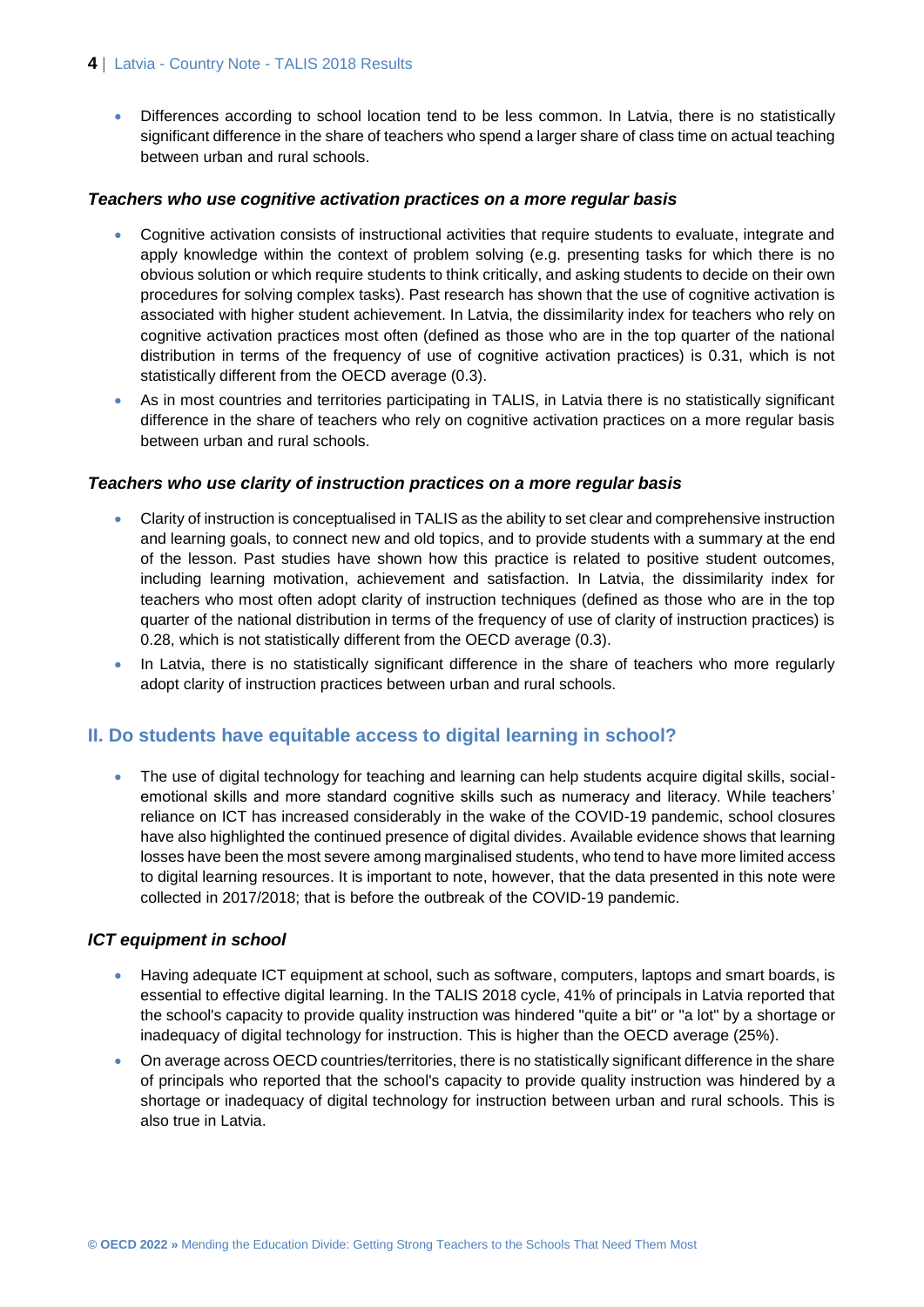#### *Teachers with high self-efficacy in ICT use*

- Having access to technology does not improve student learning in itself. Effective integration of technology into teaching and learning requires teachers who are well trained and able to use digital tools for instruction. In the TALIS 2018 cycle, 70% of teachers in Latvia reported that they could support student learning through the use of digital technology "quite a bit" or "a lot", which is higher than the OECD average (67%).
- The dissimilarity index for these teachers is 0.26, which is lower than the OECD average (0.31). This means that about one in four teachers with high self-efficacy in ICT use would need to change schools (i.e. moving to schools with a lower share of teachers with high self-efficacy in ICT) in order to ensure an equal presence of these teachers across schools. It is important to note, however, that self-efficacy is context-specific. Therefore, the same teacher may report a different level of self-efficacy in a different school environment.
- According to system-level correlational analysis, disadvantaged students tend to have just as much or more opportunity to learn digital literacy skills (such as detecting if the information read is subjective or biased) in education systems where teachers with high self-efficacy in ICT and teachers who regularly teach using ICT are more evenly distributed across schools.
- Similar to most TALIS participants, in Latvia there is no statistically significant difference in the share of teachers who feel capable of using ICT in class between urban and rural schools.

# **Figure 3. Allocation of teachers with high self-efficacy in ICT use**



Results based on responses of lower secondary teachers and principals

Notes: Only countries and territories with available data are shown. The dissimilarity index measures if the allocation of teachers with a given characteristic in a country's schools resembles the overall teacher population of the country and it ranges from 0 (i.e. the allocation of teachers in schools resembles perfectly the teacher population of the country) to 1 (i.e. teachers with a certain characteristic are concentrated in a single school). Differences across school types that are not statistically significant are highlighted with lighter colours. Source: OECD, TALIS 2018 Database, Table 3.12.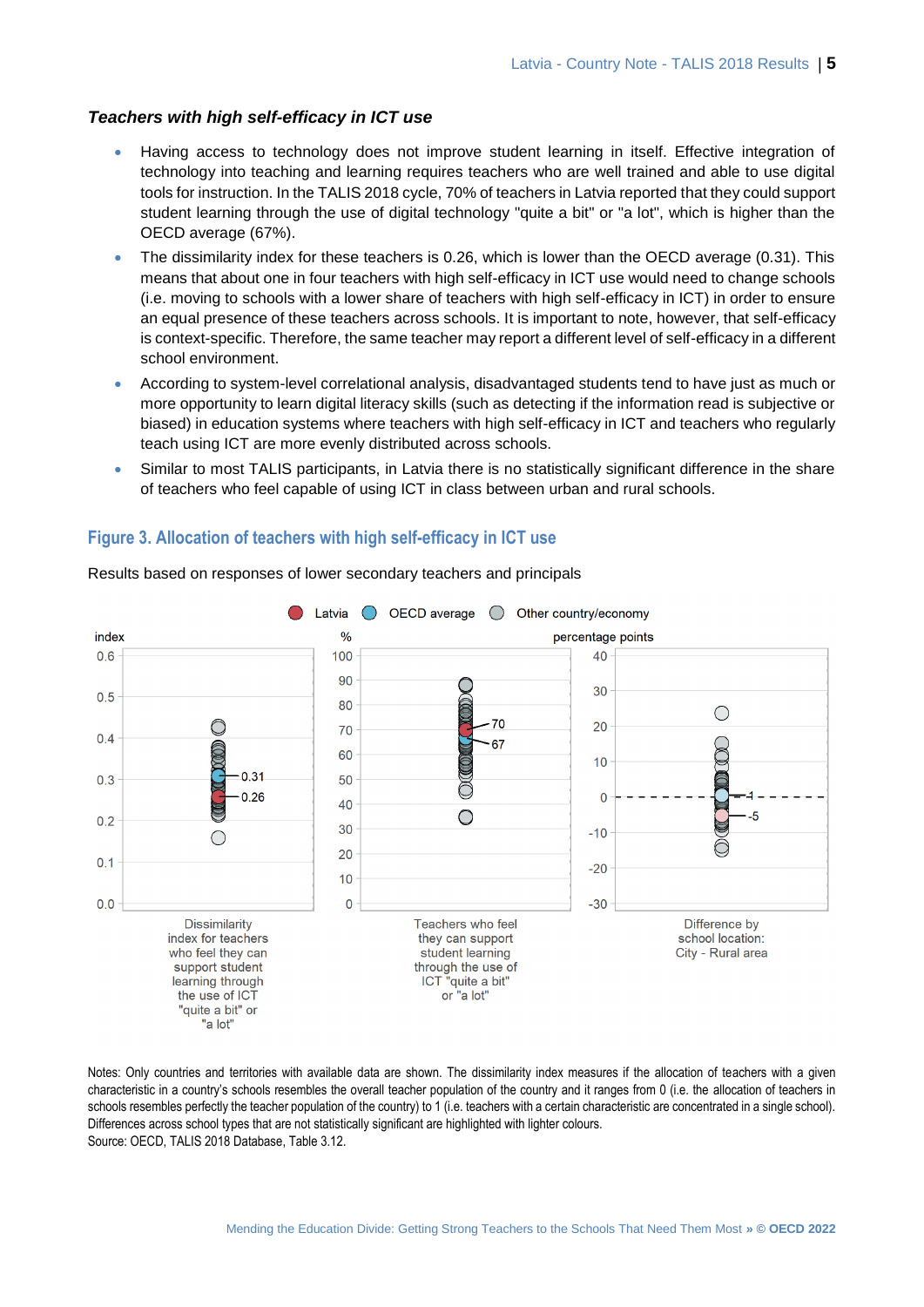#### *Teachers who use ICT for teaching on a regular basis*

- Past research has highlighted a positive relationship between teachers' perceived self-efficacy in ICT and their use of digital technology in the classroom. Although the literature also shows that ICT use at school does not automatically lead to better student outcomes – both too limited and overly excessive use of ICT can be associated with lower student achievement – teachers' and students' ability to make the most of ICT is reinforced by regular and judicious use of digital technology in the classroom. In the TALIS 2018 cycle, 48% of teachers in Latvia reported "frequently" or "always" letting students use ICT for projects or class work, which is lower than the OECD average (53%). The dissimilarity index for these teachers is 0.29, which is not statistically different from the OECD average (0.32).
- As with most TALIS participants, in Latvia there is no statistically significant difference in the share of teachers who regularly use ICT for teaching between urban and rural schools.

#### **Figure 4. Allocation of teachers who regularly use ICT for teaching**



Results based on responses of lower secondary teachers and principals

Notes: Only countries and territories with available data are shown. The dissimilarity index measures if the allocation of teachers with a given characteristic in a country's schools resembles the overall teacher population of the country and it ranges from 0 (i.e. the allocation of teachers in schools resembles perfectly the teacher population of the country) to 1 (i.e. teachers with a certain characteristic are concentrated in a single school). Differences across school types that are not statistically significant are highlighted with lighter colours. Source: OECD, TALIS 2018 Database, Table 3.15.

#### **Key features of TALIS 2018**

TALIS uses questionnaires administered to teachers and their school principals to gather data. Its main goal is to generate internationally comparable information relevant to developing and implementing policies focused on school leaders, teachers and teaching, with an emphasis on those aspects that affect student learning. It gives a voice to teachers and school leaders, allowing them to provide input into educational policy analysis and development in key areas.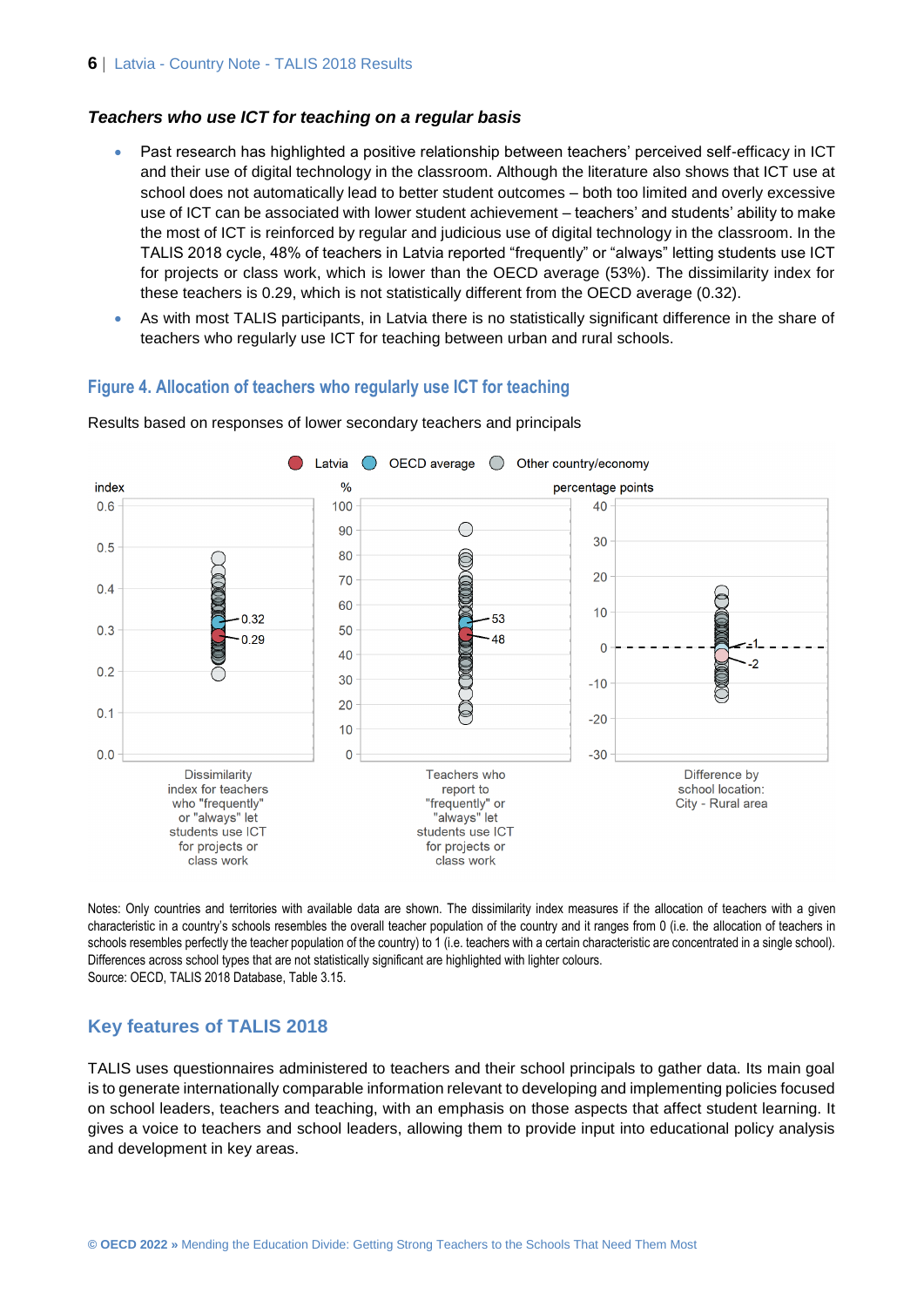- The international target population for TALIS is composed of lower secondary teachers and their school leaders in mainstream public and private schools. TALIS 2018 offered three additional options: 15 countries and territories also surveyed teachers and school leaders in their primary schools (ISCED level 1), 11 countries and territories did so in their upper secondary schools (ISCED level 3) and 9 countries and territories conducted the survey in schools that participated in the 2018 OECD Programme for International Student Assessment (PISA).
- Building on literature identifying the characteristics and practices of teaching that boost student achievement, the report *Mending the Education Divide: Getting Strong Teachers to the Schools That Need Them Most*, published on 14 March 2022, shows how teachers with different characteristics and practices tend to concentrate in different schools, and how much access students with different socioeconomic backgrounds have to strong teachers. It points out the aspects of different educational systems that influence how teachers are allocated to schools. The report also discusses the consequences that inequitable teacher allocation systems have on students' educational outcomes.
- The dissimilarity index captures to what extent the distribution of teachers belonging to different groups departs from what would be observed if teachers were allocated across schools in a perfectly random way. This index (commonly used as a measure of segregation) is related to the proportions of teachers of either one of two groups that have to be displaced in order to achieve a perfectly even distribution, i.e. a situation where the shares of teachers of different types in each school equal the shares observed in the overall population. The dissimilarity index can identify the teacher characteristics and practices along which teachers tend to sort across schools and highlight overall imbalances in teacher allocation. Randomly assigning teachers to schools, however, may not help in addressing concerns related to equity.
- All results presented in this country note can be found in the report *Mending the Education Divide: Getting Strong Teachers to the Schools That Need Them Most*. The sources of the data for Section I are: Tables 2.3, 2.5, 2.6, 2.8, 2.10, 2.12 and 4.1; for Section II are: Tables 3.3, 3.4, 3.12, 3.15 and 4.2.
- Estimates for differences across school types may be missing for various reasons: the question referring to the school type was not administered; there are too few or no observations to provide reliable estimates and/or to ensure the confidentiality of respondents; or the data referring to the school type were withdrawn or were not collected at the request of the country concerned.
- The production of the country notes has been automatised in R software following syntaxes developed by Markus Schwabe.

This work is published under the responsibility of the Secretary-General of the OECD. The opinions expressed and arguments employed herein do not necessarily reflect the official views of OECD member countries.

This document, as well as any data and any map included herein, are without prejudice to the status of or sovereignty over any territory, to the delimitation of international frontiers and boundaries and to the name of any territory, city or area.

#### **References**

OECD (2022), *Mending the Education Divide: Getting Strong Teachers to the Schools That Need Them Most*, TALIS, OECD Publishing, Paris, https://doi.org/10.1787/92b75874-en.

#### **For more information on TALIS 2018** visi[t http://www.oecd.org/education/talis/](http://www.oecd.org/education/talis/)

Data can be found also on line by following the  $StatLinks \frac{1}{\sqrt{2}}$  under the tables and charts in the publication.

**Explore, compare and visualise more data and analysis using:** [http://gpseducation.oecd.org/.](http://gpseducation.oecd.org/)

| Questions can be directed to:        | Country note author:                               |
|--------------------------------------|----------------------------------------------------|
| <b>TALIS</b> team                    | Gabor Fulop, Hélène Guillou, Asuka Ohagi and Marco |
| Directorate for Education and Skills | Paccagnella                                        |
| TALIS@oecd.org                       | Directorate for Education and Skills               |
|                                      |                                                    |